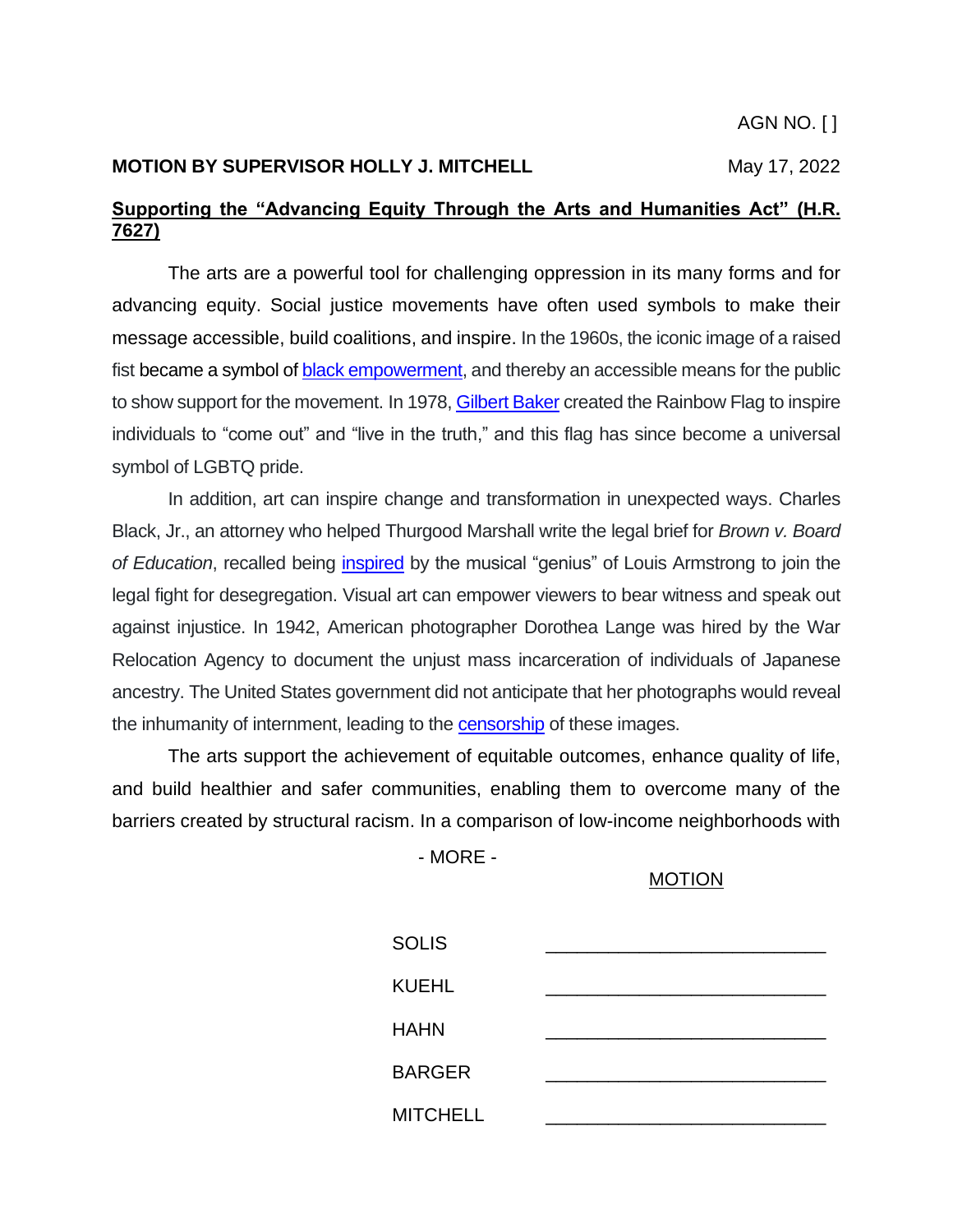#### **MOTION BY SUPERVISOR HOLLY J. MITCHELL May 17, 2022 PAGE 2**

and without access to cultural resources, researchers found that those with such resources had 14 percent [fewer](https://repository.upenn.edu/siap_culture_nyc/) cases of child neglect and abuse, and 18 percent [less](https://repository.upenn.edu/siap_culture_nyc/) serious crime than those without. Researchers also found a[n association](https://www.artsfund.org/social-impact-study-2018/) between cultural districts and improved child welfare, lower morbidity rates, and reduced poverty. In several areas, participatory arts [activities](https://pubmed.ncbi.nlm.nih.gov/29708025/) [reduce](https://actionnetwork.org/forms/download-art-well-being-toward-a-culture-of-health) negative physical health [symptoms](https://smartmove.co.in/wp-content/uploads/2020/04/The-efficacy-of-creative-arts-therapies-to-enhance-emotional-expression-spirituality-and-psychological-well-being-of-newly-diagnosed-Stage-I-and-Stage-II-breast-cancer-patients.pdf) and mitigating [mental health](https://www.emerald.com/insight/content/doi/10.1108/17465729200700024/full/html) challenges, especially for those with disproportionately high trauma exposure.

The arts can also address employment needs for those who face barriers to gainful careers. A Los Angeles County (County) Arts Commission study found that about [half](https://www.lacountyarts.org/sites/default/files/pdfs/lacac_creativereportb_final2.pdf) of all creative economy jobs in the Los Angeles region do not require a Bachelor's degree, and half of those jobs provide higher earnings and on-the-job training. In addition, the arts build social capital, [enhance](https://consortium.uchicago.edu/sites/default/files/2019-05/Arts%20Education%20and%20Social-Emotional-June2019-Consortium%20and%20Ingenuity.pdf) social-emotional learning, and bring people of varying demographic, economic, and social backgrounds together.

The arts also provide spaces for people to see and express themselves, their communities, and their cultures through public performances, cultural activities, and exhibitions. Importantly, researchers have found that creating art can validate an individual's uniqueness, provide a sense of accomplishment, increase their sense of [self](https://greatergood.berkeley.edu/article/item/why_the_arts_matter_for_kids_self_esteem)[worth,](https://greatergood.berkeley.edu/article/item/why_the_arts_matter_for_kids_self_esteem) develop social identity, encourage goal-oriented behavior, and strengthen resilience. For young people, arts education increases academic [achievement](https://www.arts.gov/sites/default/files/Arts-At-Risk-Youth.pdf) and reduces justice system involvement and adjudication. When the arts reflect and further the self-determination of our diverse humanity through our many vibrant communities, organizations, artists, and cultural forms, they can be a powerful part of supporting antiracism and realizing a multiracial democracy.

Everyone deserves to have equitable access to the many benefits of the arts. As the largest and most diverse County in the nation, the Board of Supervisors is committed to ensuring that all the benefits of, and opportunities provided by, the arts are available and accessible to all residents, no matter who they are or where they live. The work to make this commitment a reality is guided by the County Department of Arts and Culture's programs, its efforts to foster access to the arts, and its Cultural Equity and Inclusion [Initiative.](https://www.lacountyarts.org/about/cultural-equity-inclusion-initiative/cultural-equity-inclusion-initiative)